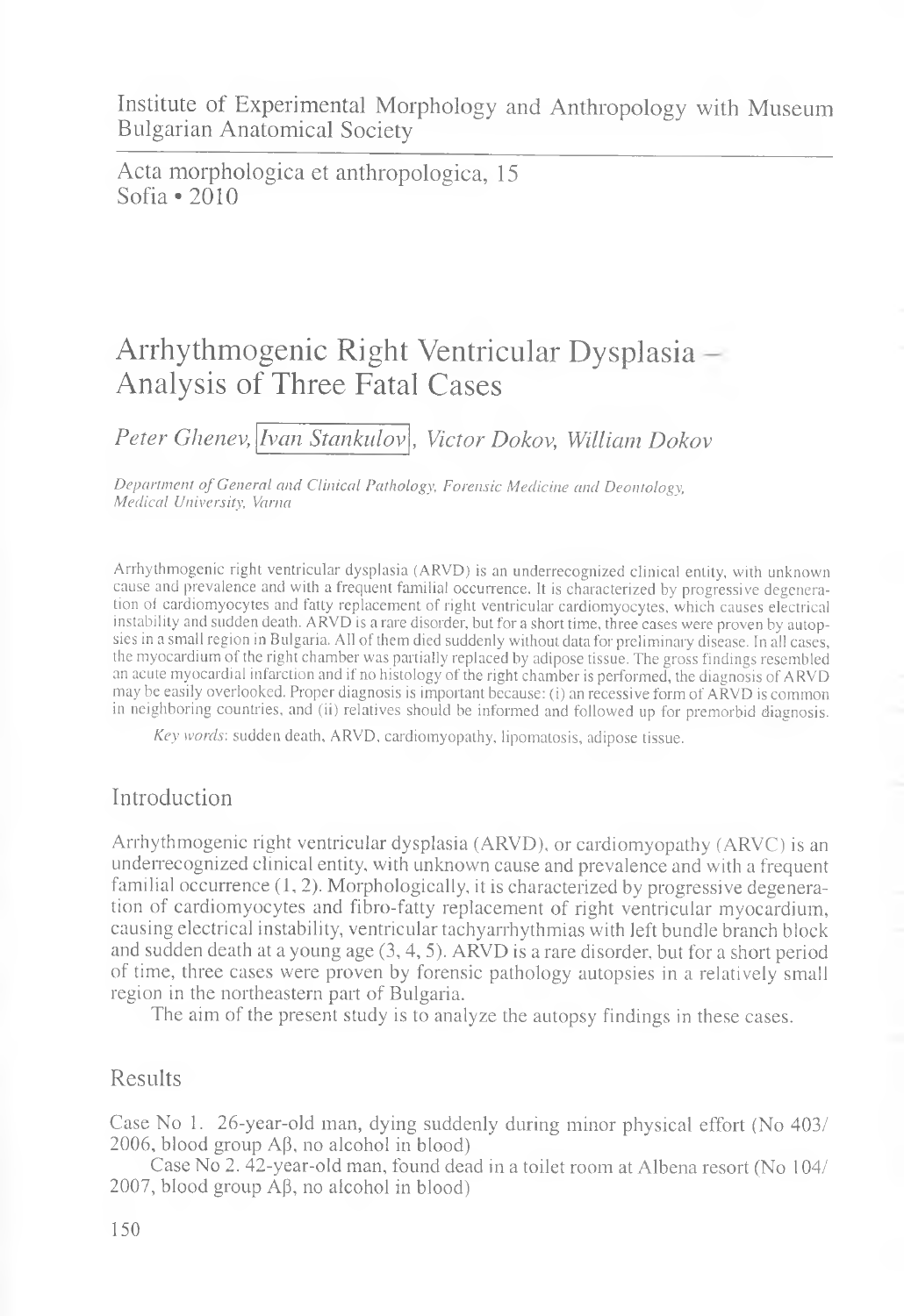

Fig. 1. Case 1, right cardiac chamber, slight dilation (A), spotty endocardial surface (B)



Fig. 2. Case 1, streaks of adipose tissue replace the cardiomyocytes in the right chamber. HE,  $\times$  100

Case No 3. 50-year-old woman, dying suddenly in the Outpatient clinic - Balchik (No  $132/2007$  – blood group A $\beta$ , 0.4‰ alcohol in blood – subclinical level of alcohol affect). In all cases there were no data of previous complaints or disease.

The gross findings in all the three autopsy cases were consistent of signs for rapid occurring death - severe congestion in all viscera, without postmortem blood coagulation, presence of pulmonary and cerebral edema; no other significant lesions were found. The contract of the contract of the contract of the contract of the contract of the contract of the contract of the contract of the contract of the contract of the contract of the contract of the contract of the con

Changes in the hearts were minimal — slightly dilated cardiac chambers (in Case 1 only the right ventriculus was involved  $-Fig.$  I A), with spotty endocardial surface and somewhat pale and streaky myocardial cut surface (Fig. 1 B). Major arterial blood ves-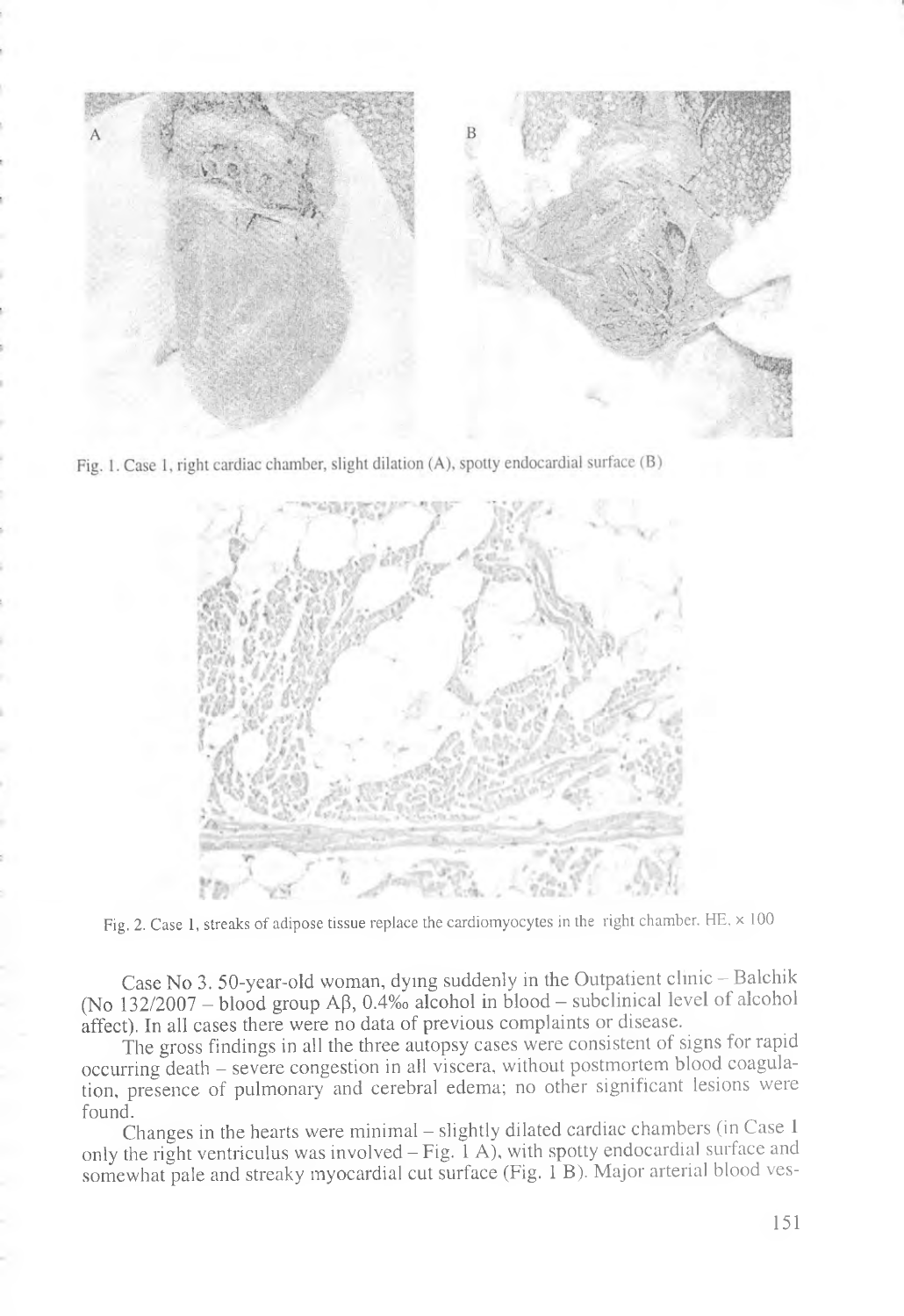

Fig. 3. Case 2, perivascular adipose tissue replacement of the cardiomyocytes in the right chamber. HE,  $\times$ 100



Fig. 4. Case 3, streaks of adipocyte, scattered among the cardiomyocytes in the right chamber. HE. xlOO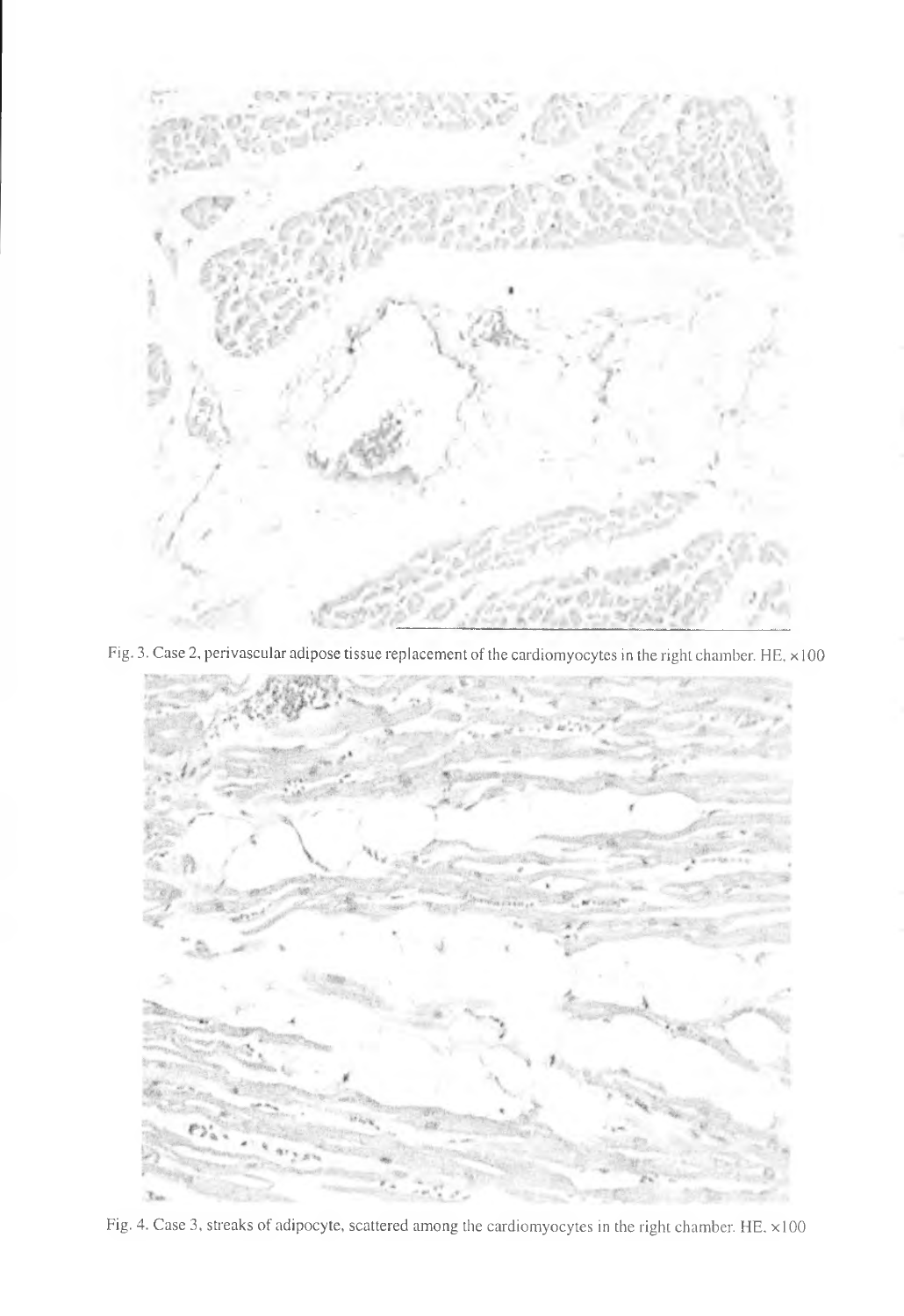sels showed minor degree of atherosclerotic involvement: in Case  $1 -$  only in the aorta, in Case 2 and 3 also in the main branches of the coronary arteries without gross evidence of atherosclerotic complications, such as fissures, erosions or thrombosis.

Light microscopy findings in the myocardium of the dilated right heart chambers included increased amount of perivascular adipose tissue forming massive layered fatty infiltrates with signs of degeneration in the surrounding cardiomyocytes (Fig. 2, 3. 4). The myocardium of the left ventriculus appeared normal in Case 1; in Case 2 "wavy" cardiomyocytes were established and in Case 3 the streaks of adipose tissue involved both cardiac chambers.

## Discussion

As fat replacement of cardiomyocytes is the most essential finding in all the three autopsy cases, we consider the gross and light microscopy evidence presented above to be consistent with ARVD. All the cases studied here reveal the typical involvement of the heart without any other significant pathological changes to explain the occurrence of sudden death.

ARVD was first described about 30 years ago [6], while analyzing the causes of fatal ventricular arrytmias. Since then, a considerable progress has been made in the understanding of the clinical presentation, the morbid anatomy and the genetics of ARVD. However, a great lack of information still exists with regard to pathogenesis, premorbid diagnosis, natural history, risk stratification, and prophylaxis of life-threatening complications and prevention of death in patients with ARVD.

It is believed that ARVD is a rare condition, but since the patients usually have no severe complaints and most of them after sudden death are subjected to forensic medicine postmortem expertise, the actual incidence may be considerably higher. It is important to point out. that if no histology of the right ventricular myocardium is performed. ARVD may be easily overlooked. The three cases discussed here were initially diagnosed as suspicious of acute myocardial infarction. ARVD accounts for about 20% of sudden deaths in all individuals younger than 35 years and it was once considered a disease of the young people and athletes [4, 7, 8], but may be diagnosed in the older population [9]. The three cases discussed here belong to both age groups. Therefore, an early and accurate diagnosis followed by appropriate treatment is increasingly important for it may prevent lethal arrhythmias.

In regard to the pathogenesis of ARVD, it is suggested, that an inherited impairment of cell-to-cell adhesion (desmosomal proteins) may be the underlying pathogenic mechanism, via accelerating apoptosis of myocardial cells. Mutations genes encoding desmosomal proteins (Junctional plakoglobin, Desmoplakin, Plakophilin 2, and Desmoglein 2), have been identified in patients with ARVD. It is believed that these primary defects contribute for accelerated apoptosis of cardiomyocytes and secondary fatty or fibrofatty replacement. Since the disorder is inherited, it is of great importance not just to establish the right diagnosis on time, but also to transfer the information to the general practioners, so that genetic studies of relatives and off-springs to be carried out. The recessive form [10] of ARVD, known as Naxos disease (including also features as woolly hair and palmoplantar keratoderma) is more common in regions close to Bulgaria - the Hellenic island and Turkey.

According to the data from the literature [1, 5, 9] histological findings in ARVD may be presented by lipomatosis of the right ventricular myocardium alone, or by combination of lipomatosis/fibrosis. The observations presented here reveal no myocardial fibrosis or admixture of connective tissue alongside with the typical lipomatosis. Some